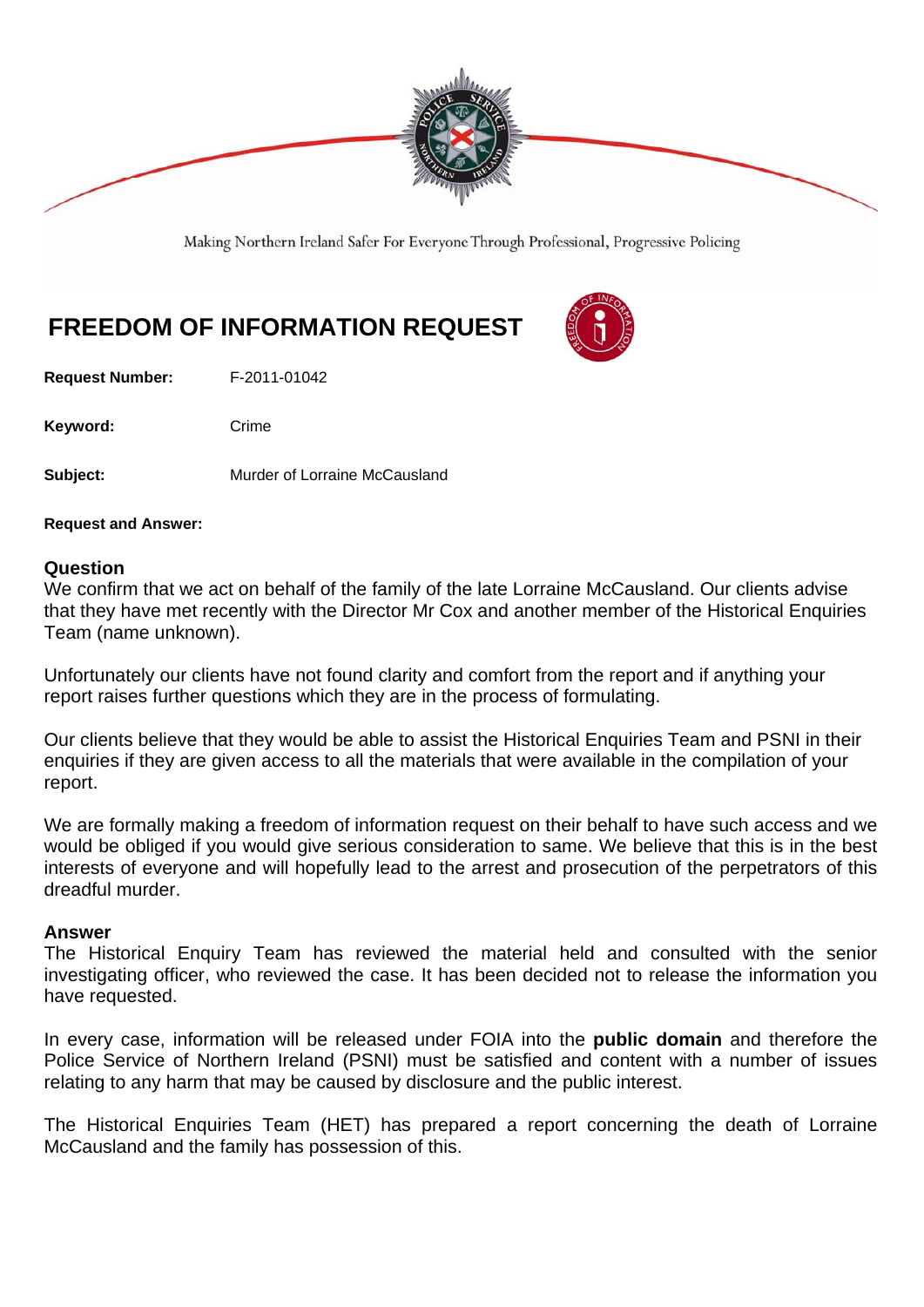Section 17(1) of the Freedom of Information Act 2000 requires the PSNI, when refusing to provide such information (because the information is exempt) to provide you the applicant with a notice which:

(a) states that fact,

- (b) specifies the exemption in question and
- (c) states (if not otherwise apparent) why the exemption applies.

The exemptions, as well as the factors PSNI considered when deciding where the public interest lies, are listed below:

# **Section 40 (2)(a)(b) by virtue of Section 40(3)(a)(i) - Personal information**

Public authorities are in general, exempt from the Act's duty to provide access to 'personal data' (as defined in the Data Protection Act 1998).

Where an application for information is made by someone other than the 'data subject' disclosure of that information will often constitute a breach of the Data Protection Act and consequently the public authority will usually be exempt from its duties under the Act as a result of Section 40 (2).

The information you have requested contains personal data that relates to individuals who may be identified from this data. Details of the persons named in the Review Summary Report (RSR) and contained within the case papers have therefore been exempted pursuant to the provisions of Sections 40 (2) (a) (b) by virtue of Section 40(3)(a)(i) of the Freedom of Information Act.

This is an absolute exemption, which means there is no requirement to consider whether there is a public interest in disclosure. This is so because personal data is governed by other law (The Data Protection Act 1998). There are a number of elements to the Section 40 exemption and the second element is relevant in this instance. It is engaged if the request is for the personal data of someone other than the applicant.

Personal Data is regulated under the principles of the Data Protection Act 1998 and when information contains personal data about a third party it can only be refused if disclosure would breach any of the data protection principles.

I examined whether the information you requested is personal data as defined within the provisions of the Data Protection Act and I particularly focused on the following: -

- Does this data relate to, or focus on, or is it about a living individual?
- Could someone be identified from that data?
- As an incidental consequence could you learn something about an identifiable individual?
- Does the data impact on their privacy either in their work or family life?

In this instance I am satisfied the information is personal data as it is about living individuals and what they witnessed at this particular time. If this data were to be released as a public disclosure, I have no doubt it would impact on the privacy of the individual concerned in their private life.

 As already highlighted, any disclosure under FOIA is a public disclosure and release of the personal data of an individual relating to their actions, would breach principles 1 and 2 of the Data Protection Act 1998.

Principle (1) - that personal data is processed lawfully and fairly. Personal data of this nature is initially imparted and recorded for the purposes of investigation or review of an incident by the PSNI. It will be treated in a highly confidential manner. Any public disclosure will be unlawful if there is a breach of that law of confidentiality.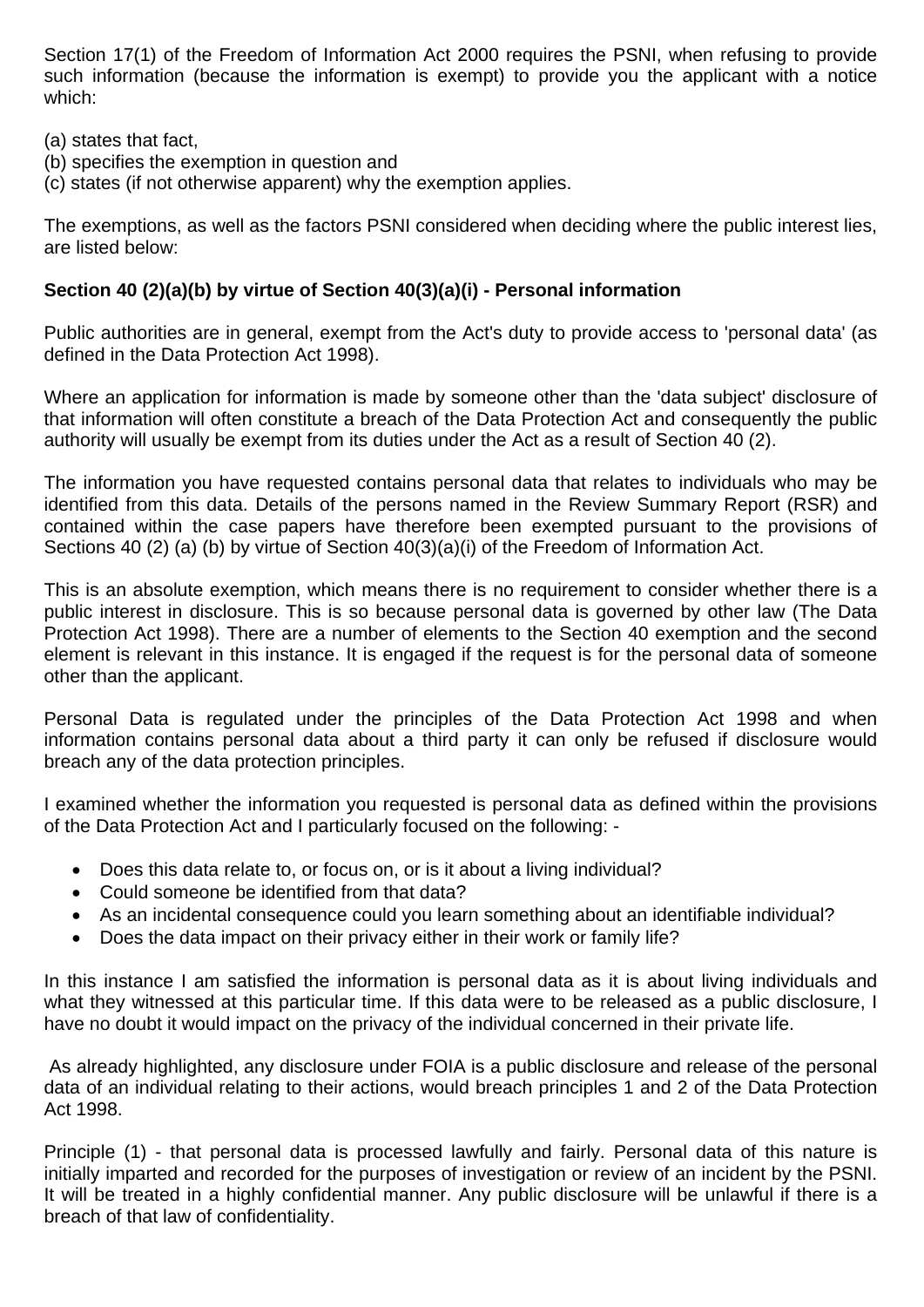Principle (2), that personal data is processed for a specific purpose and not further processed in any manner incompatible with that purpose. As previously mentioned, personal data in this instance was gathered and is processed for a specific investigation. Once personal data has been publicly disclosed, it will in many cases be used for a purpose other than for what it was initially obtained.

These individuals do not expect their personal data to be used for another purpose. If released into the public domain it may be used for a totally incompatible purpose, which could lead to intrusive attention from others.

All requests made under FOIA are applicant blind. A request must be treated as such and a public authority will always view any disclosure as into the public domain and not just to an individual.

Section 40 is an absolute exemption and does not require the public interest or harm to be evidenced and articulated to the applicant.

# **Section 30 (1) (a) (b) (c) Investigations and proceedings conducted by the public authority**

# **Section 38 (1) (a) (b) Health & safety**

Section 30 is a class based qualified exemption which means that the legislators have identified that the public interest considerations need to be evidenced and articulated to the applicant.

Section 38 is a prejudice based qualified exemption which means that the legislators have identified that the harm in disclosure as well as the public interest considerations need to be evidenced and articulated to the applicant.

## **Harm**

The release of information at this time could jeopardise the well being, physically and mentally of any individual involved.

The Police Service has a duty of care to all individuals involved in any investigation to ensure effective law enforcement and the prevention and detection of crime. The Police Service will not disclose information which could compromise an investigation, future investigation or HET review.

Section 38 of the Freedom of Information Act 2000 also protects an individual's physical health and mental well being whether the harm is real or perceived. Therefore, the PSNI consider that by releasing the information you have requested relating to the investigation around the death of Mrs McCausland may have the potential to identify different person/s and would not be in keeping with the Act.

## **Public Interest Test**

## **Section 30 - Factors favouring disclosure**

Disclosure could promote public trust in providing transparency, demonstrating openness and accountability into how the investigation took place. It could allow the public to be satisfied that the investigation has been conducted efficiently and appropriately. Disclosure would also show that public funds were being used effectively and appropriately.

#### **Section 30 -Factors favouring non disclosure**

The information requested relates to a review conducted by the Historical Enquiry Team into the death of Mrs McCausland.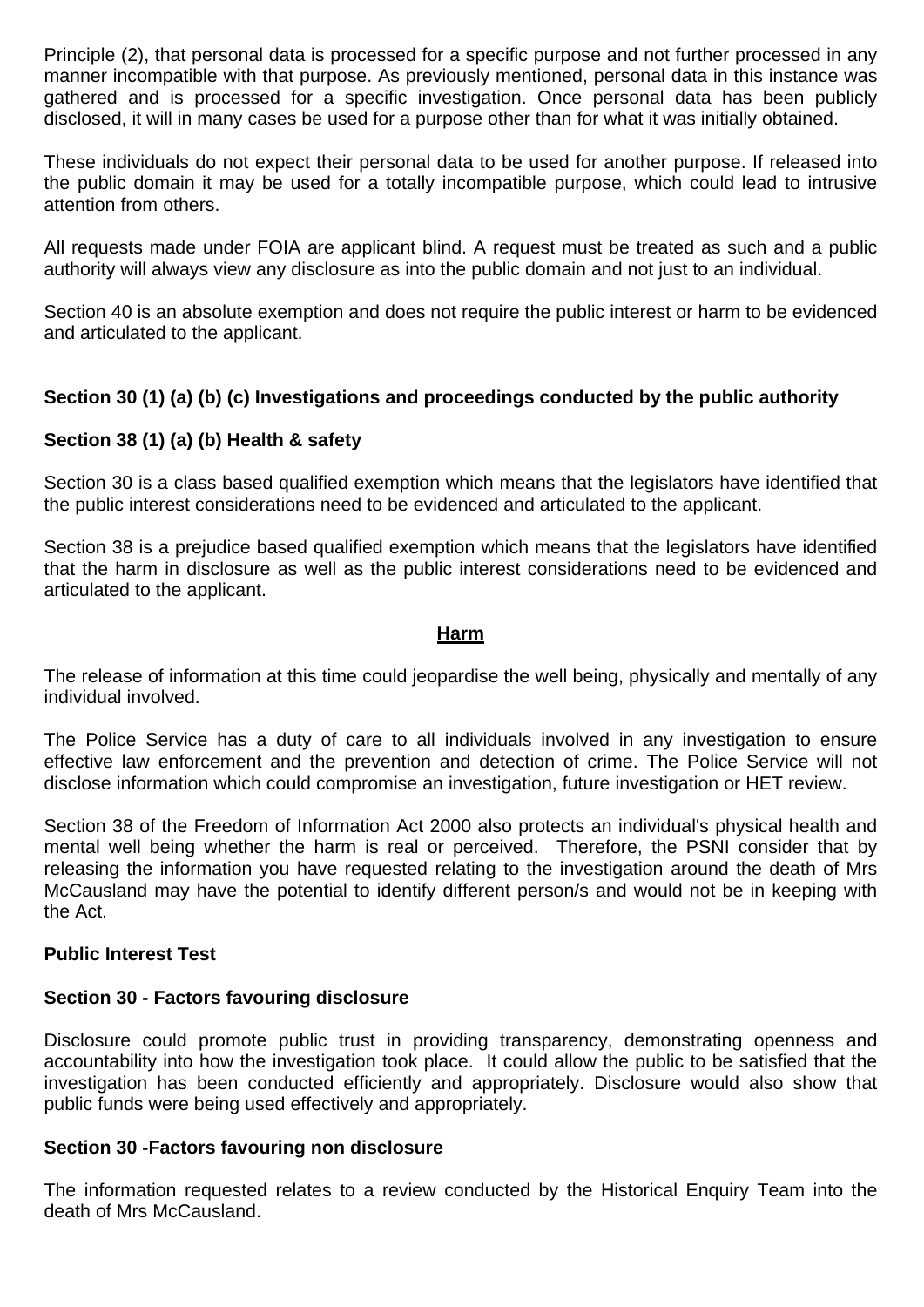If the details of the investigation were to be released, the ability of the HET review team to progress enquiries would be hampered and undermined if new witnesses or new information were identified in other cases being reviewed by the HET. Release of details of the review may affect the confidence of witnesses in other cases to engage with the HET. Confidence in the HET by victims' families could also be severely dented if its ability to interview witnesses were to be reduced.

It would therefore not be in the public interest to release information that may still be of assistance to the PSNI or HET.

## **Section 38 - Factors favouring disclosure**

Public safety is of paramount importance to the PSNI and must always be considered so that the PSNI's ability to fulfil its core function of law enforcement is protected. PSNI would not wish to endanger the health and safety of any individual.

## **Section 38 - Factors favouring non disclosure**

Release of information that could identify key witnesses may lead to those responsible or other factions within the community, identifying the witnesses. Some witnesses are also members of the public and it would not be in their interests to expose them to the risk of identification. Further release of this information could also identify previous suspects who have been arrested but never been charged or convicted. There still exists a situation in Northern Ireland whereby others could use this information to intimidate or cause physical harm to witnesses, previous suspects or their families, if their identity was disclosed.

By disclosing the information, the risks to individuals would be significant and there would be a loss of confidence in the police service to protect individuals.

## **Balance Test**

The requirement to withhold information relating to a criminal investigation or review into the death together with personal information, the release of which may affect the health and safety of individuals, must take precedence over the important issues of public accountability and transparency. This means that, at this time, it would not be in the public interest to release that information.

The HET considers that until all the deaths attributable to The Troubles are investigated, further investigative opportunities may exist and investigative opportunities may be severely hampered by the release of any of this material until the reviews are complete. Release could also jeopardise possible judicial process.

In accordance with the Freedom of Information Act 2000, this letter should be considered as a Refusal Notice and the request has therefore been closed.

In compliance with Section 16, Duty to Assist - Information that may be of interest to you, relating to the work of the HET, can be accessed via the link below:

http://www.psni.police.uk/historical-enquiries-team/het-introduction.htm

If you have any queries regarding your request or this decision please do not hesitate to contact 028 9070 0164. When contacting the Freedom of Information Team, please quote the reference number listed at the beginning of this letter